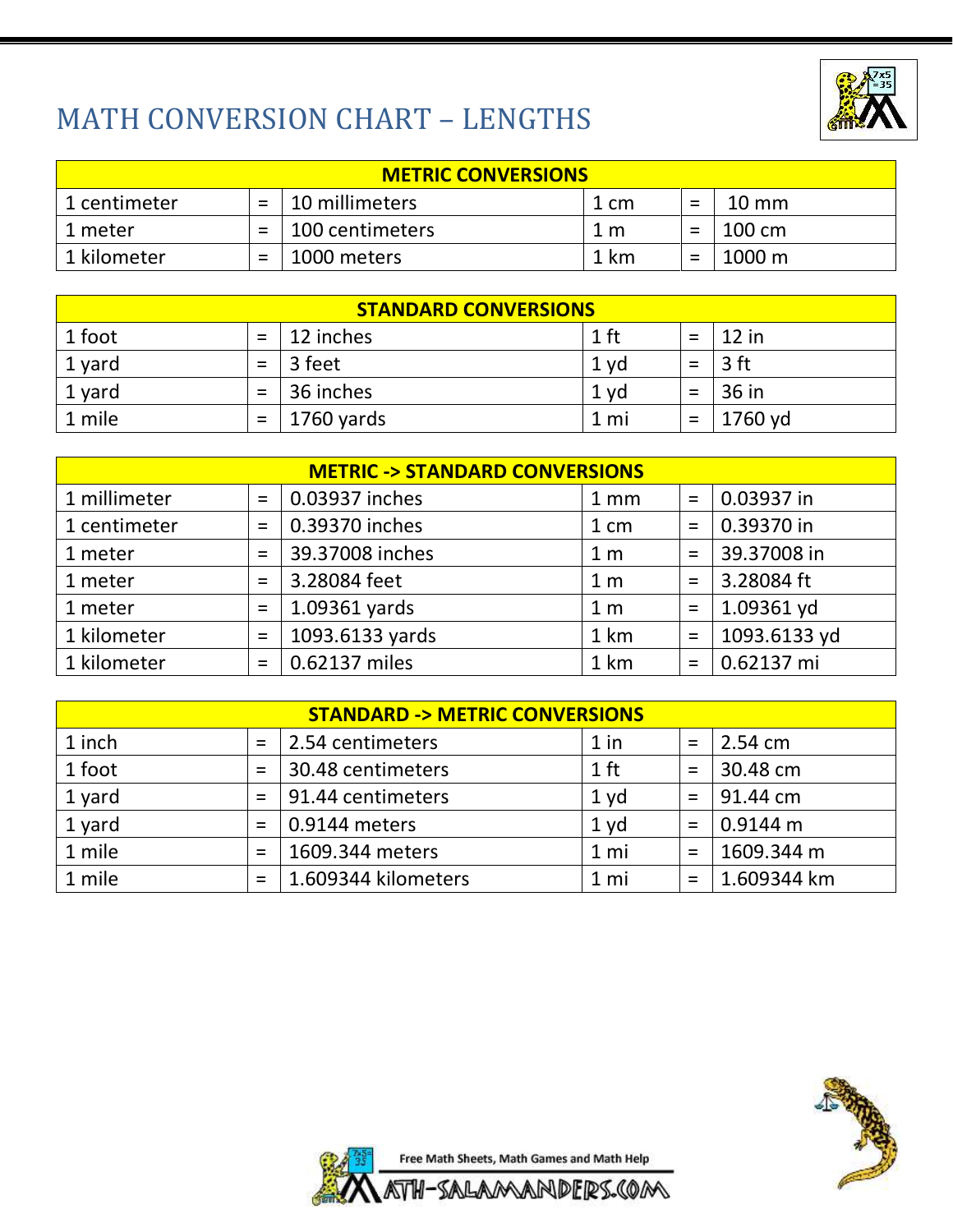#### MATH CONVERSION CHART – AREAS



| <b>METRIC CONVERSIONS</b> |          |                       |                 |     |                |  |  |  |  |  |
|---------------------------|----------|-----------------------|-----------------|-----|----------------|--|--|--|--|--|
| 1 sq centimeter           | $\equiv$ | 100 sq millimeters    | 1 sq cm         | $=$ | $100$ sq mm    |  |  |  |  |  |
| 1 sq meter                | $=$      | 10,000 sq centimeters | $1$ sq m        | $=$ | 10,000 sq cm   |  |  |  |  |  |
| 1 hectare                 | $=$      | 10,000 sq meters      | 1 <sub>ha</sub> | $=$ | 10,000 sq m    |  |  |  |  |  |
| 1 sq kilometer            | $=$      | 100 hectares          | 1 sq km         | $=$ | 100 ha         |  |  |  |  |  |
| 1 sq kilometer            | $=$      | 1 million sq meters   | 1 sq km         | $=$ | 1,000,000 sq m |  |  |  |  |  |

| <b>STANDARD CONVERSIONS</b> |     |                |         |          |              |  |  |  |  |
|-----------------------------|-----|----------------|---------|----------|--------------|--|--|--|--|
| 1 sq foot                   | $=$ | 144 sq inches  | 1 sq ft | $=$      | $144$ sq in  |  |  |  |  |
| 1 sq yard                   | $=$ | 9 sq feet      | 1 sq yd | $\equiv$ | 9 sq ft      |  |  |  |  |
| 1 acre                      | $=$ | 4840 sq yards  | 1 acre  | $=$      | 4840 sq yd   |  |  |  |  |
| 1 acre                      | $=$ | 43,560 sq feet | 1 acre  | $=$      | 43,560 sq ft |  |  |  |  |
| 1 sq mile                   | $=$ | 640 acres      | 1 sq mi | $\equiv$ | 640 acres    |  |  |  |  |

| <b>METRIC -&gt; STANDARD CONVERSIONS</b> |     |                     |           |     |                       |  |  |  |  |
|------------------------------------------|-----|---------------------|-----------|-----|-----------------------|--|--|--|--|
| 1 sq centimeter                          | $=$ | $0.15500$ sq inches | 1 sq cm   | $=$ | $\vert$ 0.15500 sq in |  |  |  |  |
| 1 sq meter                               | $=$ | 10.76391 sq feet    | $1$ sq m  | $=$ | 10.76391 sq ft        |  |  |  |  |
| 1 sq meter                               | $=$ | 1.19599 sq yards    | $1$ sq m  | $=$ | $\vert$ 1.19599 sq yd |  |  |  |  |
| 1 hectare                                | $=$ | 2.47105 acres       | 1 ha      | $=$ | 2.47105 acres         |  |  |  |  |
| 1 sq kilometer                           | $=$ | 0.386102 sq miles   | $1$ sq km | $=$ | 0.386102 sq mi        |  |  |  |  |

| <b>STANDARD -&gt; METRIC CONVERSIONS</b> |          |                         |         |          |                |  |  |  |  |
|------------------------------------------|----------|-------------------------|---------|----------|----------------|--|--|--|--|
| 1 sq inch                                | $\equiv$ | 6.4516 sq centimeters   | 1 sq in | $\equiv$ | 6.4516 sq cm   |  |  |  |  |
| 1 sq foot                                | $=$      | 929.0304 sq centimeters | 1 sq ft | $\equiv$ | 929.0304 sq cm |  |  |  |  |
| 1 sq foot                                | $=$      | 0.09290 sq meters       | 1 sq ft | $\equiv$ | 0.09290 sq m   |  |  |  |  |
| 1 sq yard                                | $=$      | 0.83613 sq meters       | 1 sq yd | $\equiv$ | 0.83613 sq m   |  |  |  |  |
| 1 acre                                   | $=$      | 0.40469 hectares        | 1 acre  | $=$      | 0.40469 ha     |  |  |  |  |
| 1 sq mile                                | $=$      | 258.99881 hectares      | 1 sq mi | $=$      | 258.99881 ha   |  |  |  |  |
| 1 sq mile                                | $=$      | 2.589988 sq kilometers  | 1 sq mi | $\equiv$ | 2.589988 sq km |  |  |  |  |



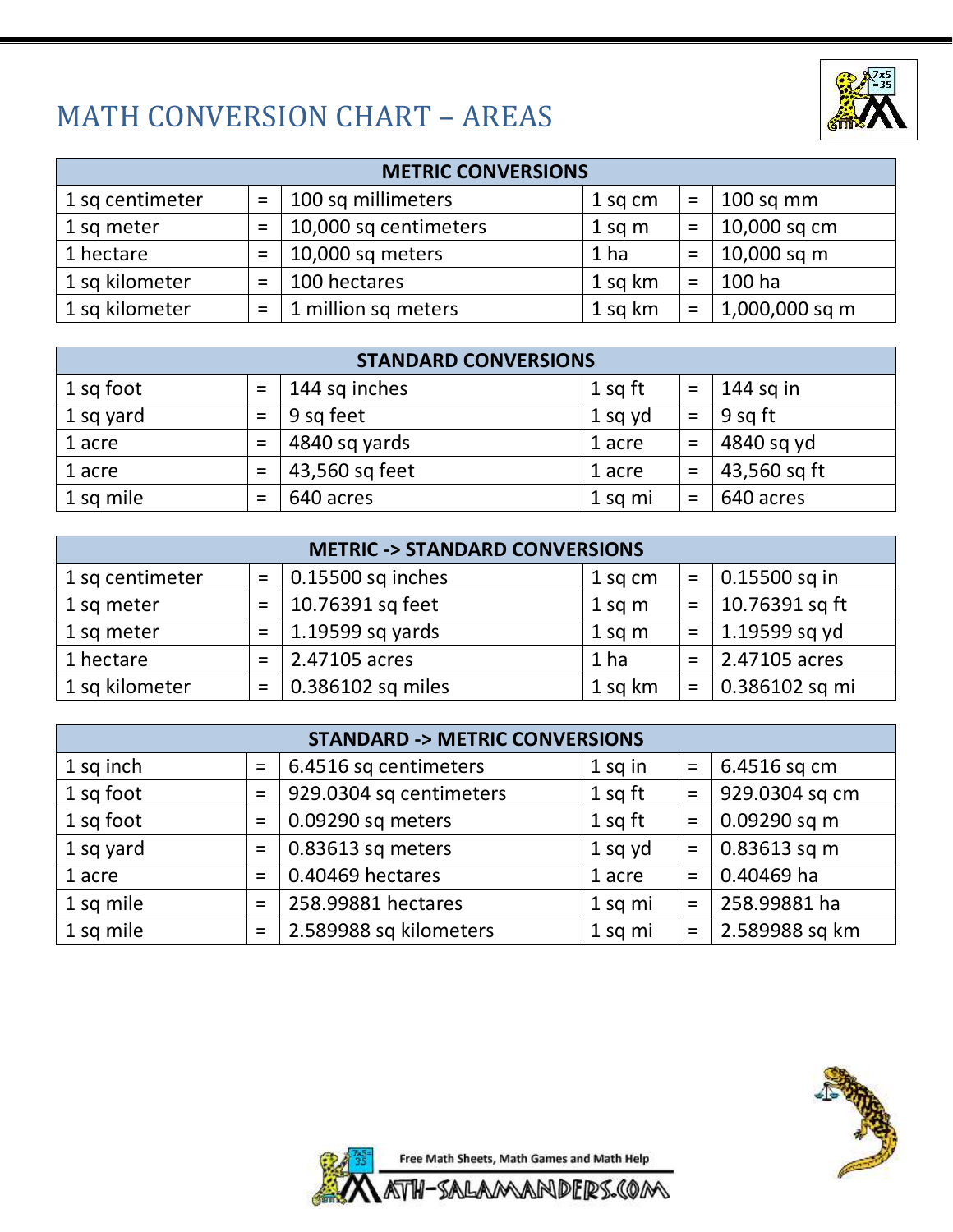

## MATH CONVERSION CHART – VOLUMES

| <b>METRIC CONVERSIONS</b> |     |                             |         |     |                 |  |  |  |  |
|---------------------------|-----|-----------------------------|---------|-----|-----------------|--|--|--|--|
| 1 cubic centimeter        | $=$ | 1000 cubic millimeters      | 1 cu cm | $=$ | 1000 cu mm      |  |  |  |  |
| 1 cubic meter             |     | 1 million cubic centimeters | 1 cu m  |     | 1,000,000 cu cm |  |  |  |  |

| <b>STANDARD CONVERSIONS</b> |  |                         |         |     |                  |  |  |  |  |
|-----------------------------|--|-------------------------|---------|-----|------------------|--|--|--|--|
| 1 cubic foot                |  | $=$   1728 cubic inches | 1 cu ft |     | $=$   1728 cu in |  |  |  |  |
| 1 cubic yard                |  | 46,656 cubic inches     | 1 cu yd | $=$ | 46,656 cu in     |  |  |  |  |
| 1 cubic yard                |  | 27 cubic feet           | 1 cu yd | $=$ | 27 cu ft         |  |  |  |  |

| <b>METRIC -&gt; STANDARD CONVERSIONS</b> |     |                              |                 |     |                   |  |  |  |  |
|------------------------------------------|-----|------------------------------|-----------------|-----|-------------------|--|--|--|--|
| 1 cubic centimeter                       | $=$ | $\vert$ 0.06102 cubic inches | $\vert$ 1 cu cm |     | $= 0.06102$ cu in |  |  |  |  |
| 1 cubic meter                            | $=$ | 35.31467 cubic feet          | 1 cu m          | $=$ | 35.31467 cu ft    |  |  |  |  |
| 1 cubic meter                            | $=$ | 1.30795 cubic yards          | 1 cu m          |     | 1.30795 cu yd     |  |  |  |  |

| <b>STANDARD -&gt; METRIC CONVERSIONS</b> |  |                              |         |     |                 |  |  |  |  |
|------------------------------------------|--|------------------------------|---------|-----|-----------------|--|--|--|--|
| 1 cubic inch                             |  | 16.38706 cubic centimeters   | 1 cu in |     | 16.38706 cu cm  |  |  |  |  |
| 1 cubic foot                             |  | $\vert$ 0.02832 cubic meters | 1 cu ft |     | 0.02832 cu m    |  |  |  |  |
| 1 cubic yard                             |  | $\vert$ 0.76455 cubic meters | 1 cu yd | $=$ | $ 0.76455$ cu m |  |  |  |  |



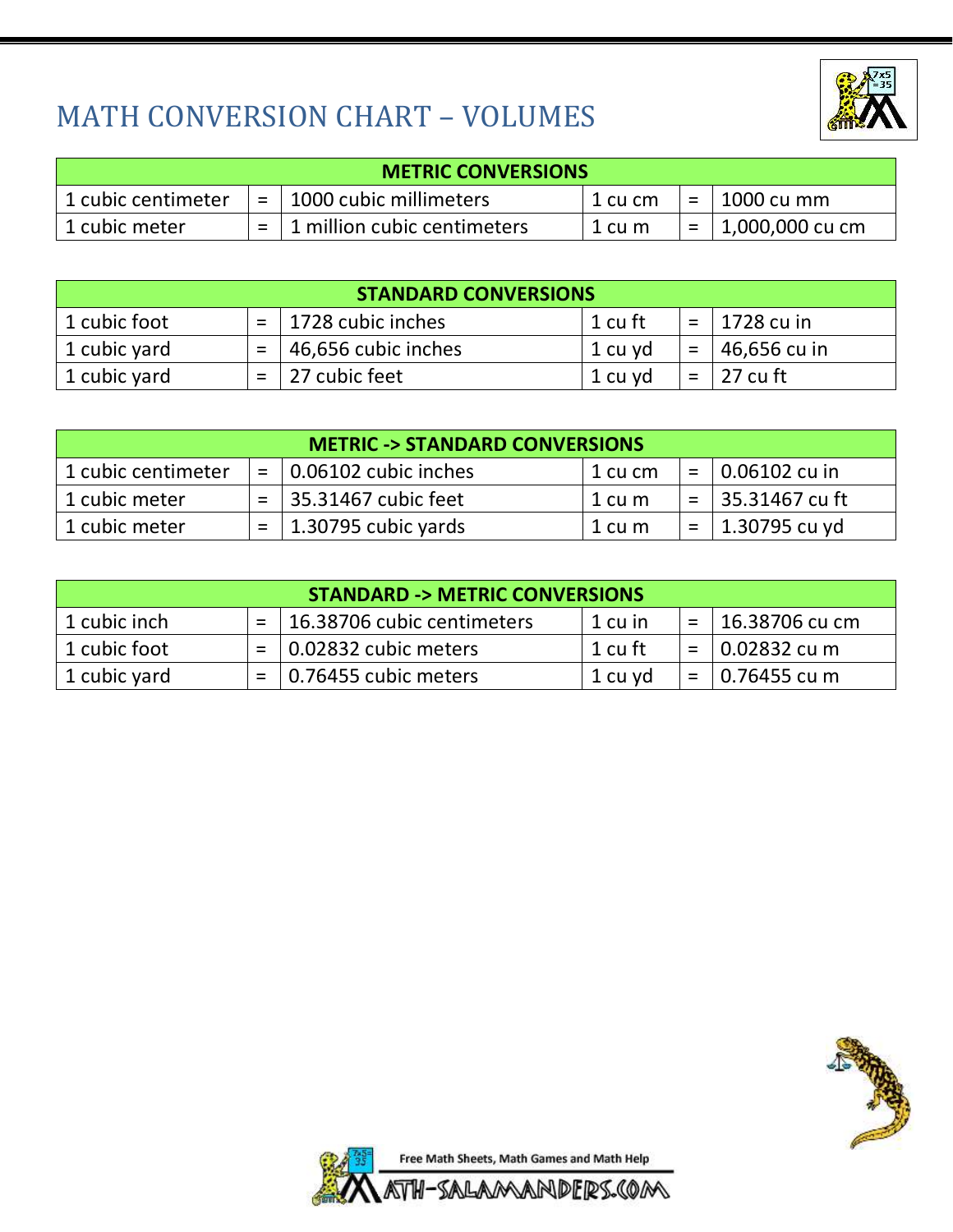

# MATH CONVERSION CHART – WEIGHT (US)

| <b>METRIC CONVERSIONS</b> |     |                 |                  |          |                   |  |
|---------------------------|-----|-----------------|------------------|----------|-------------------|--|
| 1 gram                    |     | 1000 milligrams | 1g               | $\equiv$ | $1000 \text{ mg}$ |  |
| 1 kilogram                |     | 1000 grams      | $1 \text{ kg}$   | $=$      | 1000 g            |  |
| 1 tonne (1 megagram)      | $=$ | 1000 kilograms  | 1 tonne          | $=$      | 1000 kg           |  |
|                           |     |                 | $(1 \text{ Mg})$ |          |                   |  |

| <b>STANDARD CONVERSIONS</b> |     |                  |                 |     |         |  |  |
|-----------------------------|-----|------------------|-----------------|-----|---------|--|--|
| 1 ounce                     | $=$ | 16 drams         | 1 <sub>oz</sub> | $=$ | 16 dr   |  |  |
| 1 pound                     | $=$ | 16 ounces        | 1 <sub>1</sub>  | $=$ | 16 oz   |  |  |
| 1 hundredweight             | $=$ | 100 pounds       | 1 cwt           | $=$ | 100 lb  |  |  |
| 1 ton (short)               | $=$ | 20 hundredweight | 1 ton           | $=$ | 20 cwt  |  |  |
| 1 ton (short)               | $=$ | 2000 pounds      | 1 ton           |     | 2000 lb |  |  |

| <b>METRIC -&gt; STANDARD CONVERSIONS</b> |     |                        |         |     |                    |  |  |
|------------------------------------------|-----|------------------------|---------|-----|--------------------|--|--|
| 1 gram                                   |     | 0.035274 ounces        | 1 g     | $=$ | $ 0.035274$ oz     |  |  |
| 1 kilogram                               | $=$ | $\vert$ 2.20462 pounds | 1 kg    | $=$ | 2.20462 lb         |  |  |
| 1 kilogram                               | $=$ | 35.27396 ounces        | 1 kg    | $=$ | 35.27396 oz        |  |  |
| 1 tonne                                  | $=$ | 1.10231 ton, short     | 1 tonne | $=$ | 1.10231 ton, short |  |  |

| <b>STANDARD -&gt; METRIC CONVERSIONS</b> |     |                   |                 |     |                |  |
|------------------------------------------|-----|-------------------|-----------------|-----|----------------|--|
| 1 ounce                                  |     | 28.34952 grams    | 1 <sub>oz</sub> | $=$ | 28.34952 g     |  |
| 1 pound                                  | $=$ | 453.59237 grams   | 1 <sub>1</sub>  | $=$ | 453.59237 g    |  |
| 1 pound                                  | $=$ | 0.45359 kilograms | 1 <sub>1</sub>  | $=$ | 0.45359 kg     |  |
| 1 hundredweight                          | $=$ | 50.8023 kilograms | 1 cwt           | $=$ | 50.8023 kg     |  |
| 1 ton, short                             | $=$ | 0.90718 tonnes    | 1 ton, short    | $=$ | 0.90718 tonnes |  |